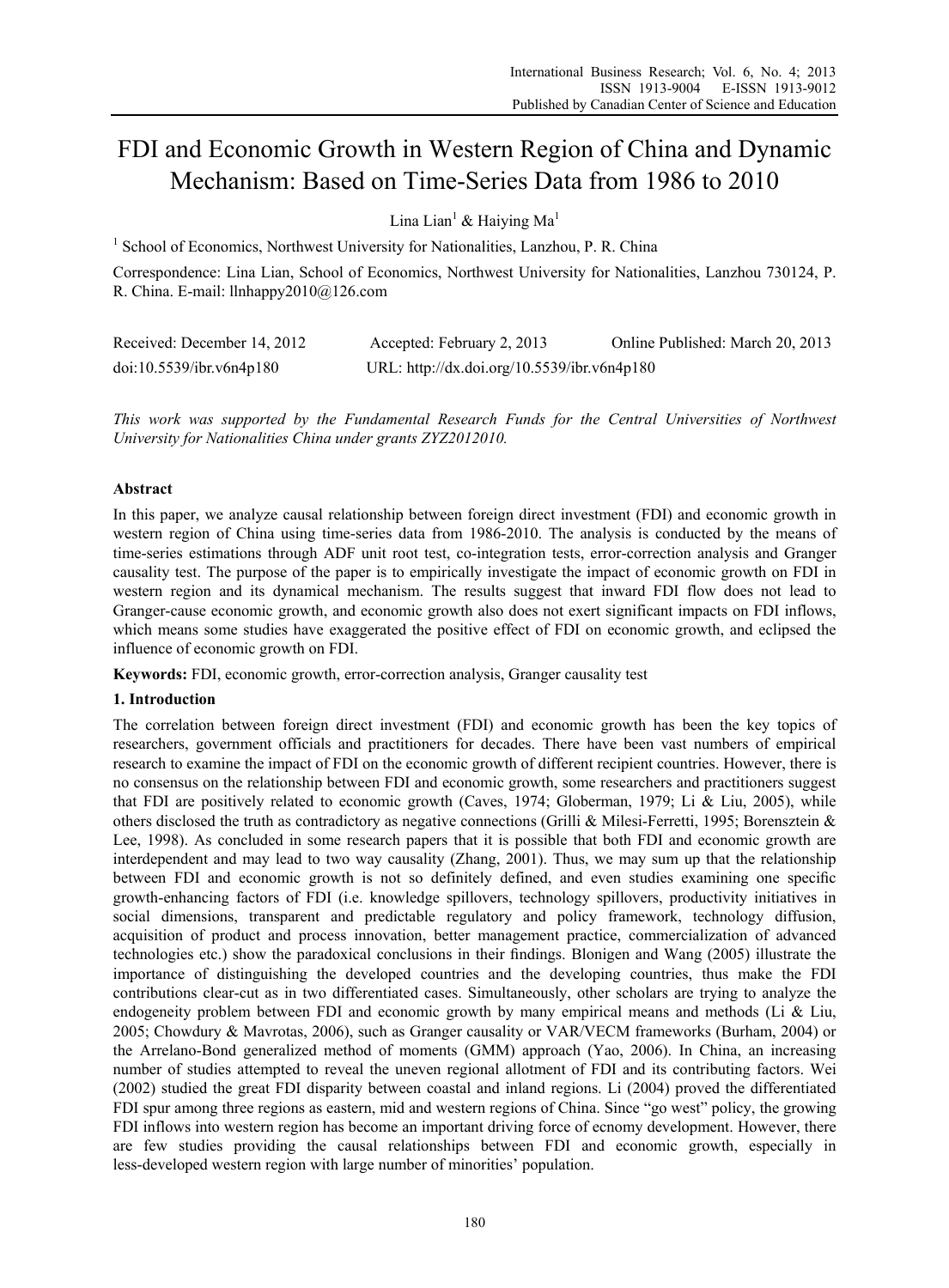The objective of this paper is to examine the causal relationships between FDI and economic growth in western region of China and to figure out the correlated dynamical mechanism. The first section of the study encompasses a brief introduction. Section Two presents data and methodology employed in great details. Section Three examines empirical analysis and findings of causal relationships between FDI and economic growth. The last section sketches the conclusions and some reflections as to further the FDI attraction yet tailed to the local economy development agenda.

# **2. Theoretical Basis**

The concept of "investment led economic development" has promoted the idea that the outward or inward FDI position of a country is linked to its economic development relative to the rest of the world. As the ultimate goal of multinational corporations is to maximize their profit, the foreign direct investment is the effective channels for them to achieve maximum returns. Most importantly, the FDI inflows comprise capital provided by foreign donators, directly or indirectly to fulfill some collaborative expectations in stimulating the economies of the host countries as in the ways of promoting market integration, participating in the management of recipient enterprises, establishing marketing and procuring networks for efficient production and sales internationally, and exercising as strong backbones for the money injections of the economy appetites. There is a long list of fruitful theory conclusions that hints that, to some degree, FDI is a significant engine for economic growth, or at least it is one of the indispensable factors to the economy advancement of a specific country or region. Hymer compares the direct and portfolio investment thus to explain the motions for firms to exercise their controls over the foreign partners. He concludes that if the markets are imperfect and there is horizontal or bilateral monopoly or oligopoly, some form of collusion will be profitable. Vernon first proposes the Product Life Cycle theory. Then Coase advances the Theory of Internalization in domestic context and Hymer portrays something new in an international dimension. Dunning puts forward the Eclectic Theory of International Production on the base of conventional international trade theory. He argues that whether the international investment may happen should be determined by the following three advantages as the Ownership Specific Advantage, Internalization Advantage and the Location Specific Advantage.

## **3. Date and Methodology**

In this paper, *FDI* is measured as the amount of foreign capital actually utilized and economic growth is measured as real *GDP* . The relationship between *GDP* and *FDI* of western region (inclusive of Sichuan, Yunnan, Guangxi, Guizhou, Qinghai, Ningxia, Gansu, Inter-Mongolia, Shanxi, Xinjiang and Chongqing, and Tibet is not included for lack of the data in the initial period of the research period) is examined on the basis of annual time series data for the period of 1986-2010. All the data used in this paper are obtained from China Statistics Yearbook 1987-2011. To achieve consistency, data reported in RMB are converted into USD dollars based on the current year average market exchange rates, which are produced by National Bureau of Statistics in China. For testing purpose, all time-series are expressed in real terms using a *GDP* deflator (1978=100) and in natural logarithms.

In order to make the following analysis perceptible and accurate enough, all variables in a regression model must be stationary or co-integrated. Therefore, the first phase of the study is that unit root tests are performed on the time series to investigate stationarity on both *GDP* and *FDI* . According to Engle and Granger (Dickey & Fuller, 1979), if two variables are integrated of order one, 1 (1), and are co-integrated, then either unitary-directional or bi-directional Granger causality must exist in the 1(0) variables once the two series satisfy the unit root properties. The paper carries out the co-integration test in order to empirically check whether there exists a cause-and-effect relationship between *GDP* and *FDI* in western region of China. If the two series of variables are found to be co-integrated, then we take remedies to lessen the error correction term from the co-integrating equation and investigate the direction of causation. Yet if it is the other case, then we employ Granger's causality to test the direction of short-run causation.

# **4. Empirical Analysis and Findings-Examination of the Relationship between FDI and Economic Growth of the Western Region China**

## *4.1 Unit Root Test*

The augmented Dickey-Fuller test (ADF) (Dickey & Fuller, 1979) is a test for a unit root in a time series sample. It's a larger and more complicated set of time series models, and it indicates the error term is not white noise. As can be seen from Fig. 1, both the series appears to be non-stationary in level form, therefore, we investigate the stationarity of the first difference of the series by testing for unit roots. It could be divided into three main versions which may be stated as follows: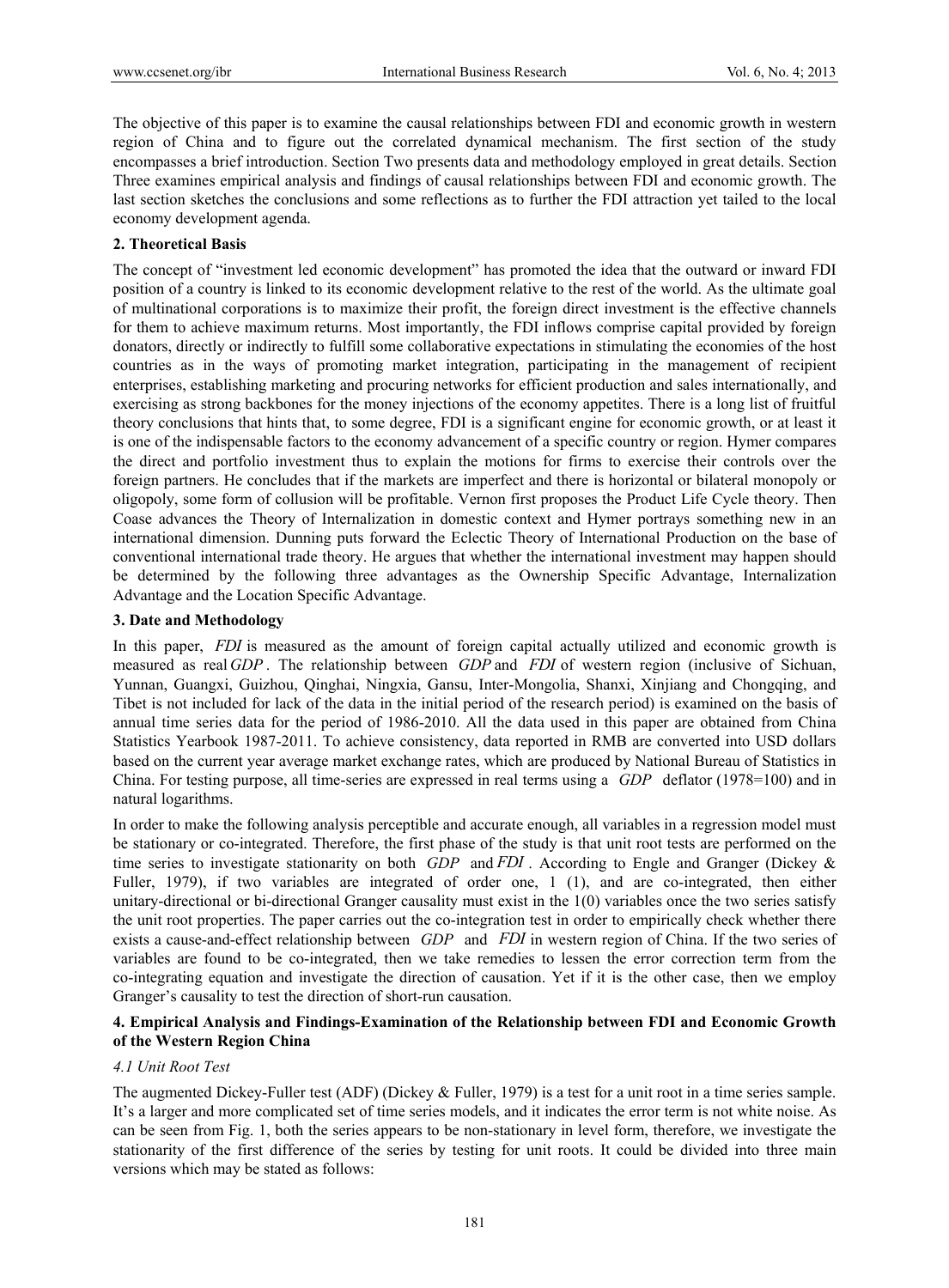Non-constancy and non-trend model:

$$
\Delta y_{t} = wy_{t-1} + \sum_{i=1}^{k} \beta_{i} \Delta y_{t-i} + \varepsilon_{t}
$$
\n(1)

Constancy and non-trend model:

$$
\Delta y_t = \alpha_0 + \omega y_{t-1} + \sum_{i=1}^k \beta_i \Delta y_{t-i+1} + \varepsilon_t
$$
\n(2)

Constancy and trend model:

$$
\Delta y_t = \alpha_0 + \alpha_1 t + \omega y_{t-1} + \sum_{i=1}^w \beta_i \Delta y_{t-i+1} + \varepsilon_t
$$
\n(3)

Where  $\Delta$  means first difference, *y*, is predictor variable,  $\alpha$  is the intercept.  $\omega$  stands for auto-regression term,  $\alpha_i t$  is the time trend term and  $\sum_{i=1}^w \beta_i \Delta y_{t-i+1}$  $\sum_{i=1}^{n} \beta_i \Delta y_{t-i+1}$  refers to lag term of dependent variables,  $\varepsilon_t$  represents the error

term.

The hypothesis of unit root is: H<sub>0</sub>: w =0 and H<sub>1</sub>: w $\neq$ 0

If the null hypothesis  $(H_0)$  is rejected, it concludes to reject the variables existing the unit root. Thus, the predictor variable will be the stationary time series.



Table 1 is the results of the ADF test, and it shows that the null hypothesis of a unit root is (a) accepted for the level series of *GDP* in three models. (b) rejected for the level series of *FDI* in the model (2), and (c) rejected for all the first differenced series (except *GDP* in model 1). Therefore the null hypothesis of non-stationary could not be rejected, and both of the series are stationary. We can say that both times series are integrated of order 1, 1(1).

| Variables                                                | Model $(1)$<br>Non-constancy & Non-trend | Model $(2)$<br>Constancy & Non-trend | Model $(3)$<br>Constancy & Non-trend |  |  |
|----------------------------------------------------------|------------------------------------------|--------------------------------------|--------------------------------------|--|--|
| 1. ADF test for unit root on the level series            |                                          |                                      |                                      |  |  |
| GDP                                                      | 4.5754                                   | 4.3452                               | 0.4812                               |  |  |
| <i>FDI</i>                                               | 0.8267                                   | $-3.7441*$                           | $-2.9311$                            |  |  |
| 2. ADF test for unit root on the first difference series |                                          |                                      |                                      |  |  |
| GDP                                                      | 0.9357                                   | $-4.2889*$                           | $-6.3612*$                           |  |  |
| <i>FDI</i>                                               | $-5.777*$                                | $-6.4572*$                           | $-6.4247*$                           |  |  |

Notes: \* denotes significance at the 1% level.

#### *4.2 Co-Integration Test*

Since all the data series are integrated processes of order 1 (1), the co-integration test will be performed to check the equilibrium relationship between the two variables of *GDP* and *FDI* . The co-integration test applies the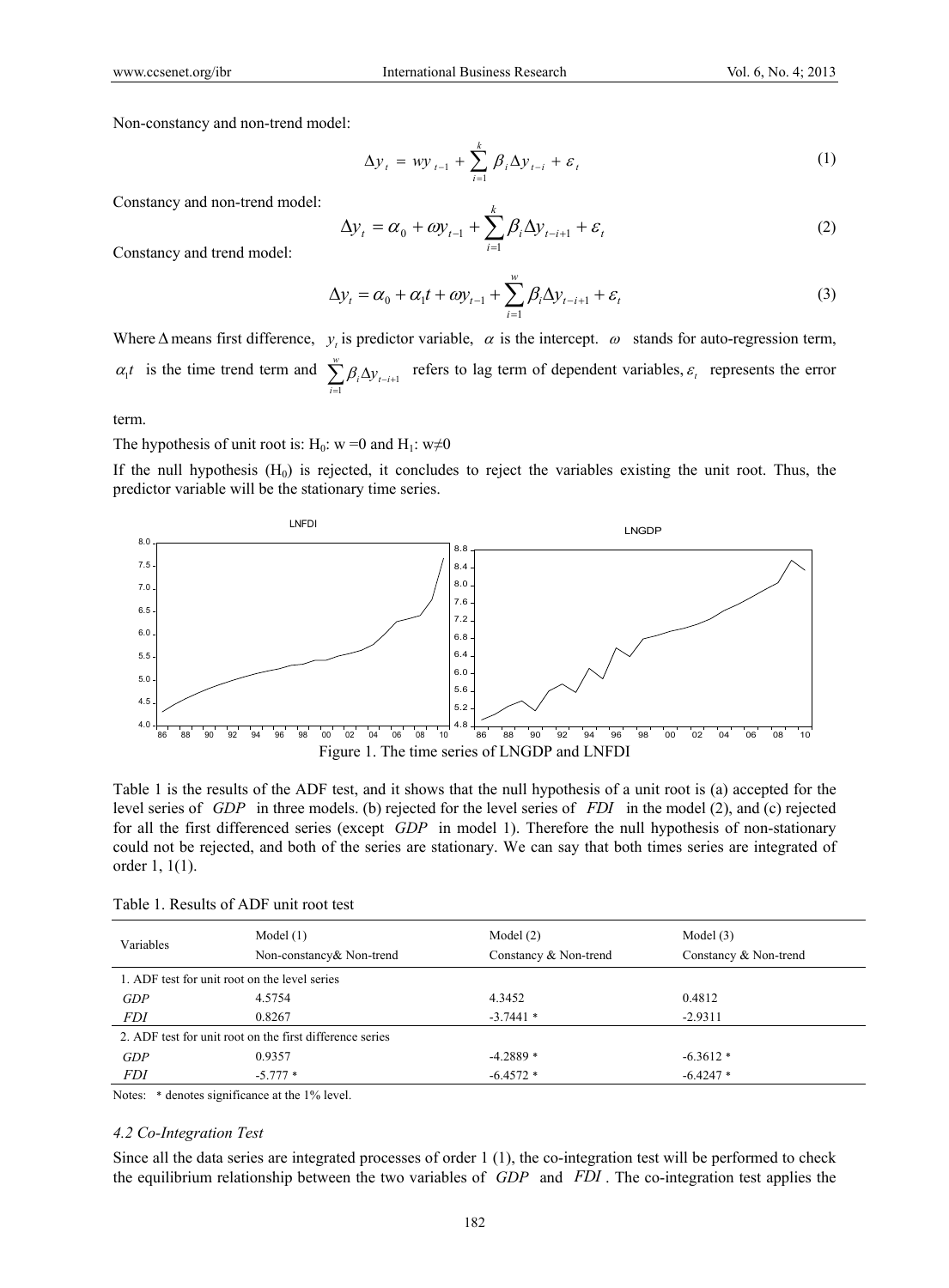best method of co-integration log likelihood ratio (LR) brought forward by Johanson. The results is outlined in table 2, which provides evidence to reject the null of zero co-integrating vectors in favour of one co- integrating vector at the 1% level of significance. The results suggest that there should be a long equilibrium relationship between *GDP* and *FDI* in western region of China.

Table 2. Results of Johansen co-integration test

| $H0:rank=i$ | Eigenvalue | Likelihood Ratio Test | 5% Critical Value | 1%Critical Value | No. of $CE(s)$ |
|-------------|------------|-----------------------|-------------------|------------------|----------------|
| $Rank=0$    | 0.5812     | 24.0866               | 15.41             | 20.04            | None *         |
| Rank<1      | ን 0573     | .5345                 | 3.76              | 6.65             | At most 1      |

Notes:  $*$  denotes rejection of the null hypothesis at the 1% level of significance.

## *4.3 The Error Correction Model*

Engle and Granger show that if non-stationary variables are co-integrated, then a vector autoregression (VAR) in the first differences is miss-specified. Since a co-integration relationship is evidenced between *GDP* and *FDI* , an error correction model (ECM) is employed to test the intemperate causality between these two variables. Table 3 portrays the results of the error correction models.

| Table 3. The results of the estimation of error correction model |
|------------------------------------------------------------------|
|------------------------------------------------------------------|

| Variables                   | $\Delta$ GDP.            | $\Delta$ FDI          |
|-----------------------------|--------------------------|-----------------------|
| $\Delta$ GDP <sub>t-1</sub> |                          | $0.7459*$<br>(2.7223) |
| $\Delta$ FDI <sub>t-1</sub> | $-0.0094$<br>$(-0.1336)$ |                       |
| $VECM_{t-1}$                | $-0.0102$                | $-0.1320*$            |
|                             | $(-0.7368)$              | $(-2.5625)$           |

Notes: figures in parentheses are t statistics; \* denotes significance at the 1% level.

As shown in the table 3, the estimation coefficient of the interpretive variable  $\Delta FDI_{t-1}$  in the  $\Delta GDP$ equation indicates that *FDI* reduces *GDP* , however, the *p* value of null hypothesis of the Wald test statistics is -0.1336, which shows that the estimation value is beyond statistical significance. The next step of the test is to find out whether the error correction coefficient or co-integration coefficient is zero. Though the error correction coefficient of the  $\triangle$  *GDP* equation is -0.0102, the *p* value of the null hypothesis of the Wald test statistic is -0.7368, which indicates that the significance in statistic terms is null. As a result, the assumption that *FDI* impels *GDP* is false.

The same method is applicable to testing whether the economic development of western region attracts the inward *FDI* flows. First of all, the estimation coefficient of  $\Delta$  *FDI* affected by  $\Delta$  *FDI*<sub> $t-1$ </sub> tells that the economic development of western region stimulates *FDI* inflows, the *p* value of the null hypothesis of Wald test statistics is 2.7223, indicating that the assumption in statistics terms is significant. The *p* value of the null hypothesis with further application of the Wald test is -2.5625 and the significance in statistics terms in not null. The test results support the hypothesis that the economic development of western region draws the *FDI* inflows.

# *4.4 The Granger Causality Test*

If the variables are non-stationary and co-integrated, we may use the Vector Error Correction Model (VECM) to examine the causal relations between the concerned variables (Granger, 1988). Yet if it is in the case of no co-integration found among the variables, a VAR model is used.

The results of the GC test are shown in Table 4. They announce that a zero hypothesis that economic development does not exert effects on *FDI* can be rejected, and which further implies the opposite hypothesis, i.e., economic growth may affect *FDI* inflows. Similarly, a non-rejection of the zero hypotheses that *FDI* does not have impacts on economic growth implies that the opposite hypothesis that *FDI* affects economic growth is not rationalized as well. In brief, the two differentiated cases cannot be proved true simultaneously. If the hypothesis that economic growth draws inward *FDI* flows is evidenced firm, the reverse causality, i.e. that *FDI* has influences on economic growth, shall definitely be rejected.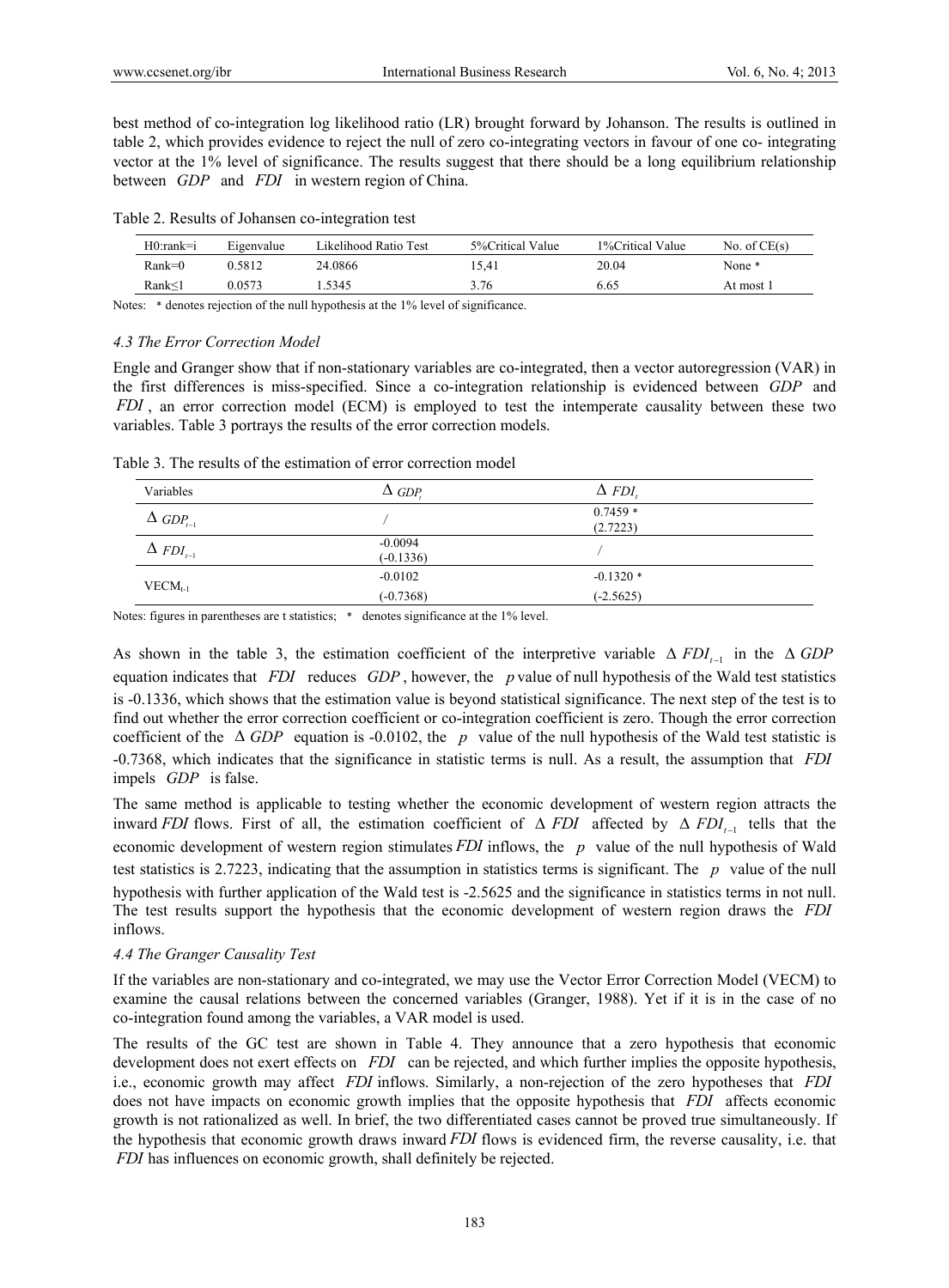Table 4. Granger causality test

| Null hypothesis             | Observations | <b>F-Statistics</b> | Probability |
|-----------------------------|--------------|---------------------|-------------|
|                             | 23           |                     |             |
| FDI does not affect GDP     |              | 1.43844             | 0.3421      |
| $GDP$ does not addect $FDI$ |              | 5.68432             | $0.0352*$   |

Notes:  $*$  denotes significance at the 5% level.

## *4.5 Findings*

Since economic growth in western region affects *FDI* in the light of above analysis, we can establish the following equation:

$$
LNFDI = \alpha + \beta LNGDP
$$

Above Equation is estimated by pooled ordinary least square (Pooled OLS), and the results are shown by E-view6.0 as follows:

$$
LNFDI = 1.649 + 0.571 LNGDP \quad R^2 = 0.936 \quad F = 305.995 \quad DW = 1.021
$$

It alleges that economic advancement has exerted a positive influence on *FDI* , that is, while *GDP* increases at the rate of 1%, *FDI* will increase by 0.57%.

## *4.6 Dynamic Mechanism of FDI and GDP in Western Region China*

As we discussed that *FDI* promote economic growth in western region in certain extents. Now we attempt to build up a dynamical system between *FDI* and *GDP* for western region in order to investigate dynamical mechanism of the two variables.

$$
\begin{cases}\n\frac{dGDP}{dt} = aGDP + bFDI + cGDP \cdot FDI \\
\frac{dFDI}{dt} = dGDP + eFDI + fGDP \cdot FDI\n\end{cases}
$$
\n(4)

In above dynamical model,  $a, b, c, d, e, f$  are coefficients. If  $b, c, e, f$  are zeros,  $a, b$  are greater than zeros. It means *FDI* and *GDP* in western region are two independent system with self-growth dynamic mechanism. The model can be solved to:  $E_0 = (0,0)$  and  $E_1 = (GDP^*, FDI^*)$ , and where

$$
\begin{cases}\nGDP^* = \frac{bd - ae}{fa - dc} \\
FDI^* = \frac{ae - bd}{bf - ce}\n\end{cases}
$$
\n(5)

It is obvious that  $E_0 = (0,0)$  is non-sense,  $E_1 = (GDP^*, FDI^*)$  will be significant if and only if  $a/b > d/e$ ,  $f/e > c/d$ .

Based on time-series data from 1986-2010 of *FDI* and *GDP* , we can have dynamic model for *FDI* and *GDP* in western region China as follows:

$$
\begin{cases}\n\frac{dGDP}{dt} = 0.0929GDP + 15.111FDI - 1.067 \times 10^{-3} GDP \cdot FDI + [AR(2) = -0.8567] \\
\frac{dFDI}{dt} = 0.6421GDP - 4.55 \times 10^{-5} GDP \cdot FDI\n\end{cases}
$$
\n(6)

In Equ.6, F-statistics and DW value passed tests, the t value of all the variables including non-linear are significant with 5% level. The adjusted  $R^2$  is above 55% indicating better goodness to fit. (see table 5) Time variable does not appear in the above-mentioned model, it means *FDI* and *GDP* system has nothing related to the time span. Therefore, *FDI* and *GDP* dynamic system in western region China is a self-governing non-linear mechanic system.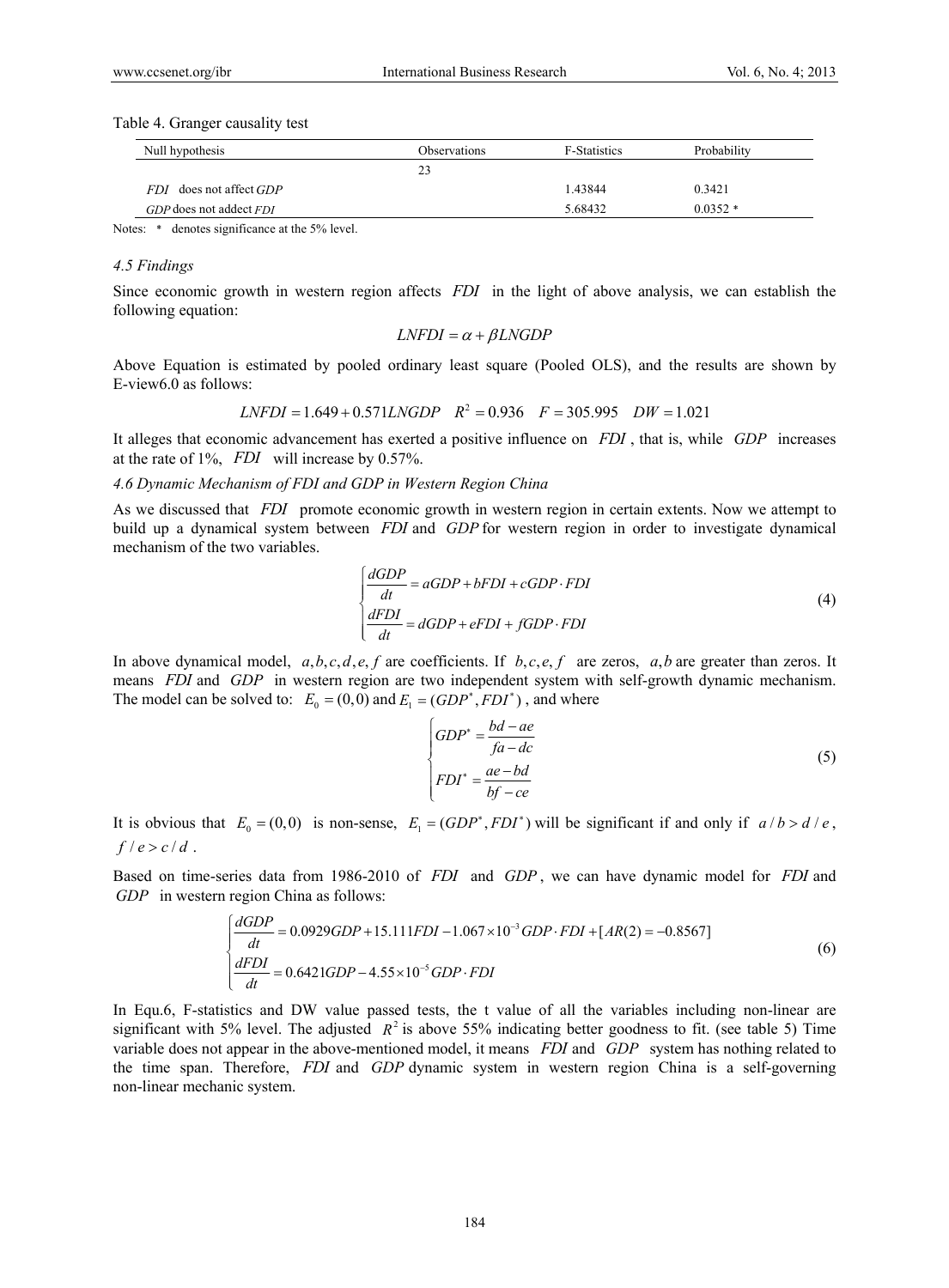|         | Adj. $R^2$     | DW     | min value of |  |
|---------|----------------|--------|--------------|--|
| dGDP/dt | $1751^{\circ}$ | .7025  | 2.2141       |  |
| dFDI/dt | ).5491         | 2.2851 | 2.908        |  |

Table 5. Test results of dynamic model of *FDI* and *GDP* in western region China

Eq. 6 implies that *FDI* and *GDP* in western region is characterized by interactive mechanism of self-growth and constrained by coupling influence. That is to say, *FDI* does not lead to Granger-cause economic growth, and economic growth also does not significantly affect *FDI* .

### **5. Conclusions and Reflections**

This paper has analyzed the linkage between *GDP* and *FDI* in western region China, exemplified by time-series data through ADF unit root tests, co-integration tests, error-correction analysis and Granger causality test. The results show that FDI inflows of western region China does not lead to Granger-cause economic growth, and economic growth also does not , significantly affect FDI. This finding alleges that some researchers, in their publication papers, have exaggerated the practical effect of FDI on economic growth, and underestimated the impacts of economic growth on FDI. On one hand, the result that the economic growth attracts FDI demonstrates the validity of "market-size hypothesis", which emphasizes the importance of growing market size, and the penetration of foreign markets is a major motive for FDI. On the other hand, the empirical finding that FDI does not promote economic growth implies that FDI may have crowded out domestic investment, rather than have been a complementary relationship with domestic investment, which has partly offset the influence of investment on economic growth in the host country. Based on the finding in this paper, we may draw some conclusions related to policy implications for western region China. The result suggest that host government should not only encourage FDI inflows, but also should take measures to improve the quality of utilizing FDI, so as to achieve the goal of promoting economic growth as far as possible. In addition, the result indicates that an equal competing environment should be provided for FDI and domestic investment, to enhance the combined effect of investment on economic growth.

#### **References**

- Blonigen, B. A., & Wang, M. (2005). Inappropriate pooling of wealthy and poor countries in empirical FDI studies. In T. Moran, M. Graham, & M. Blomstrom (Eds.), *Does Foreign Direct Investment promote development?* (pp. 221-243). Washington, DC: Institute for International Economics.
- Borensztein, E., DeGregorio, J., & Lee, J. W. (1998). How does foreign direct investment affect economic growth? *Journal of International Economics*, *45*(1), 115-135. http://dx.doi.org/10.1016/S0022-1996(97)00033-0
- Caves, R. (1974). Multinational firms, competition and productivity in host country markets. *Economica*, *41*, 176-193. http://dx.doi.org/10.2307/2553765
- Chowdury, A., & Mavrotas, G. (2006). FDI and growth: What causes what? *World Economy*, *29*(1), 9-19. http://dx.doi.org/10.1111/j.1467-9701.2006.00755.x
- Dickey, D. A., & Fuller, W. A. (1979). Distribution of Estimators for Time Series Regressions with a Unit Roots. *Journal of the American Statistical Association*, *74*, 427-431.
- Durham, J. B. J. (2004). Absorptive capacity and the effects of foreign direct investment and equity foreign portfolio investment on economic growth. *European Economic Review*, *48*(2), 285-306. http://dx.doi.org/10.1016/S0014-2921(02)00264-7
- Globerman, S. (1979). Foreign Direct Investment and spillover efficiency benefits in Canadian manufacturing Industries. *Canadian Journal of Economics*, *12*, 42-56. http://dx.doi.org/10.2307/134570
- Granger, C. W. J. (1969). Investigating Causal Relations by Econometric Models and Cross-Spectral Methods. *Econometrica*, *37*, 24-36. http://dx.doi.org/10.2307/1912791
- Granger, C. W. J. (1988). Some Recent Developments in a Concept of Causality. *Journal of Econometrics*, *39*, 199-211. http://dx.doi.org/10.1016/0304-4076(88)90045-0
- Grilli, V., & Milesi-Ferretti, G. M. (1995). Economic Effects and Structural Determinants of Capital Control. *IMF Staff Papers*, *42*, 517-551. http://dx.doi.org/10.2307/3867531
- Li, X. (2004). Regional distribution change of FDI in China and the problems of promoting its inflow to inland. *Economic Geography*, *24*, 304-308 (in Chinese).